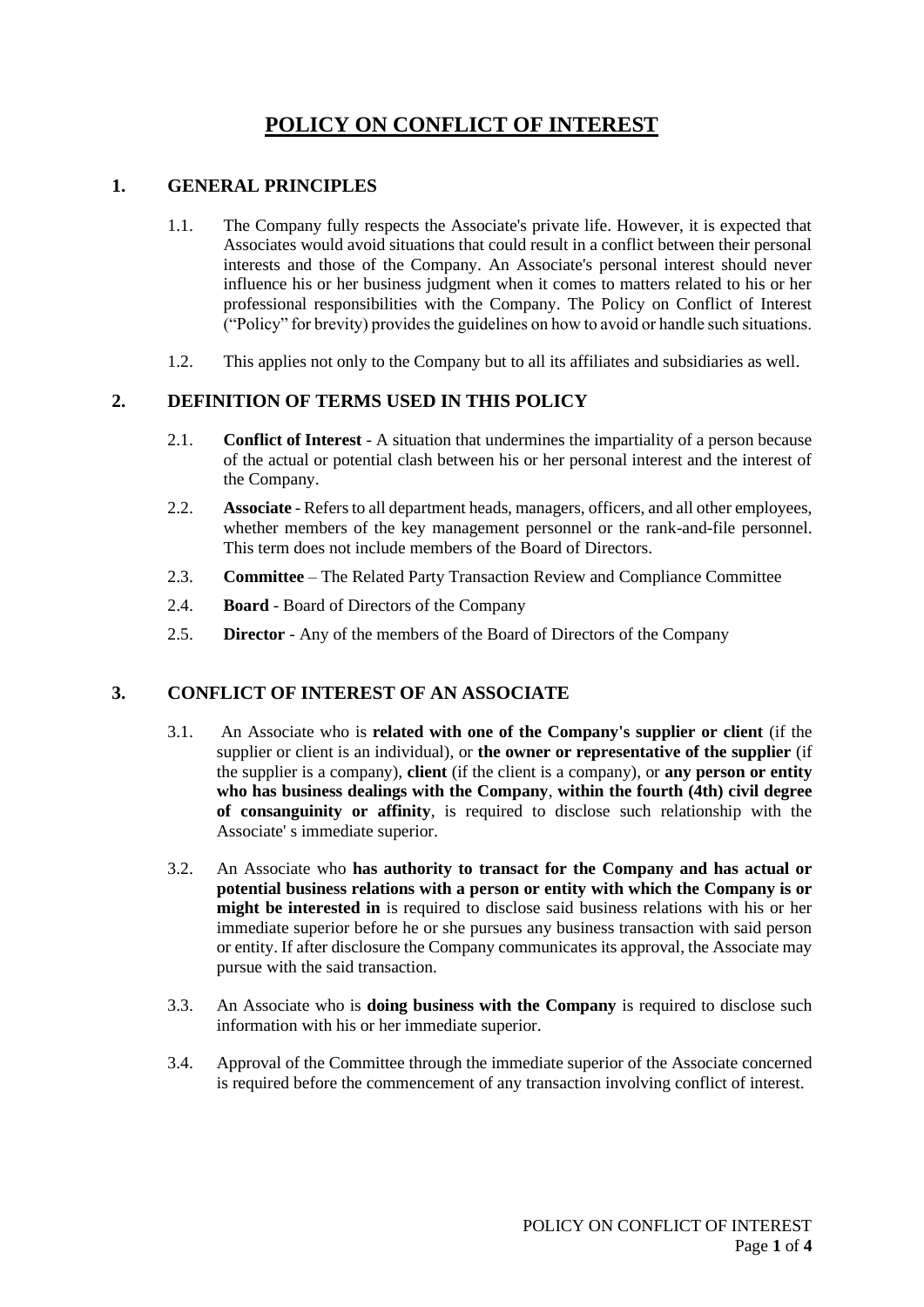## **4. CONFLICT OF INTEREST OF A DIRECTOR**

- 4.1. A Director who is **related with one of the Company's supplier or client** (if the supplier is an individual), or **the owner or representative of the supplier** (if the supplier is a company), **client** (if the client is a company), or **any person or entity who has business dealings with the Company**, **within the fourth (4th) civil degree of consanguinity or affinity**, should disclose such relationship with the Board.
- 4.2. A Director who **acquires** or **attempts to acquire any personal or pecuniary interest in conflict with his or her duty as a director** shall be liable jointly and severally for all damages resulting therefrom suffered by the Company, its shareholders, and other persons.<sup>1</sup>
- 4.3. A Director who **attempts to acquire** or **acquires**, **in violation of his duty**, **any interest adverse to the interest in respect of any matter which has been reposed in him in confidence**, **and upon which**, **equity imposes a disability upon him to deal in his own behalf**, shall be liable as a trustee for the Company and shall be personally accountable for the profits which otherwise would have accrued to the Company.<sup>2</sup>
- 4.4. A business transaction or contract of the Company with one or more of the Directors is voidable, at the option of the Company, unless all of the following requisites are present:
	- a) That the presence of said Director in the board meeting in which the transaction or contract was approved was not necessary to constitute a quorum for such meeting;
	- b) That the vote of said Director was not necessary for the approval of the transaction or contract;
	- c) That the transaction or contract is fair and reasonable under the circumstances;
	- d) Material contracts are approved by at least a majority of the independent directors voting to approve the material contract; and
	- e) In case of an officer, the contract has been approved by the Board.

Where (a), (b), or (c) is absent, the transaction or contract may be ratified by the vote of the shareholders representing at least two-thirds  $(2/3)$  of the outstanding capital stock in a meeting called for the purpose, provided, that full disclosure of the adverse interest of the Director/s is made at such meeting.<sup>3</sup>

4.5. Notwithstanding the provisions under this section (Section 4), the provisions under the Revised Corporation Code of the Philippines shall be applicable to transactions or contracts involving a Director of the company.

#### **5. PROHIBITED ACTIVITIES**

5.1. An Associate or Director shall not take or hold a personal financial interest in any transaction which he or she knows, or ought to know, the Company is or may be interested.

<sup>&</sup>lt;sup>1</sup> Section 30, R.A. No. 11232, Revised Corporation Code of the Philippines

 $<sup>2</sup>$  Ibid.</sup>

<sup>3</sup> Section 31, R.A. No. 11232, Revised Corporation Code of the Philippines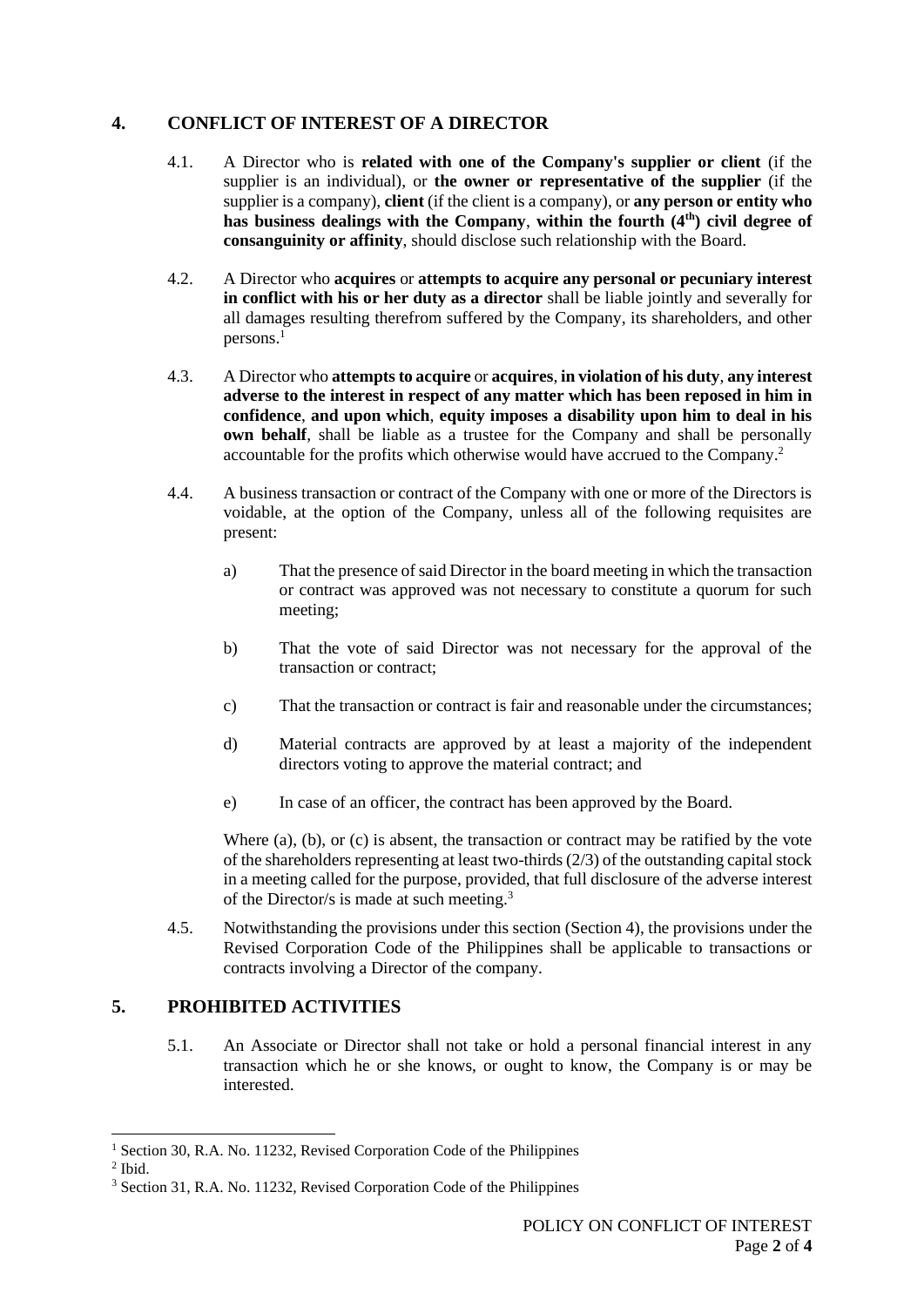- 5.2. While working for the Company, an Associate shall not have a second job or any type of business relationship, with a supplier, client, or competitor of the Company.
- 5.3. Neither an Associate nor a member of his or her family within the fourth  $(4<sup>th</sup>)$  civil degree of consanguinity or affinity may solicit or receive a fee, commission, or any other favor from any actual or potential supplier, competitor, or client of the Company.
- 5.4. Gifts or tokens from actual or potential suppliers, clients, or competitors of the Company should not be accepted by an Associate. The Associate should never allow himself or herself to be in a position where his or her decision-making might appear to have been influenced by the acceptance of any gift or token. However, customary gifts or tokens (maximum value of Php 1,000.00) given to Associates during religious or festive occasions shall be collected and shall be raffled (to all Associates) every last Friday of the month.

#### **6. MISCELLANEOUS PROVISIONS**

- 6.1. Disclosures, approvals, or rejections shall be in writing and a copy shall be kept by the Associate and by his or her immediate superior. When the conflict involves a Board Member, the disclosure, approval, or rejection shall also be in writing and a copy shall be kept by the Board Member and by the Corporate Secretary.
- 6.2. Should an Associate feel that an approval has been unjustly denied, he or she may contact the relevant Compliance Officer.
- 6.3. Any material changes to the disclosed, approved, or rejected conflicts shall also be subject to renewed disclosure, approval, or rejection.
- 6.4. Activities which violate or potentially violate this Policy shall be reported to the relevant Compliance Officer.
- 6.5. When in doubt whether or not a circumstance poses an actual or potential conflict of interest, the Associate must disclose the said circumstance to his or her immediate superior.
- 6.6. Associates with actual or potential conflict of interest, whether or not they have voluntarily disclosed that they are in conflict, should not participate in the execution or implementation of the contract or transaction which involves the actual or potential conflict of interest, unless a written consent duly signed by the President of the Company has been granted.

#### **7. PENALTY OF AN ASSOCIATE FOR FAILURE TO DISCLOSE**

- 7.1. The disclosure under the first three (3) paragraphs of Section 3 are required regardless if the relationship involves a conflict of interest or not. Failure to provide the required disclosure shall be penalized with dismissal.
- 7.2. Violation of any of the provisions in Section 5 shall be penalized with a suspension of Fifteen (15) days without pay.
- 7.3. The penalties imposed under this section may be aggravated depending upon the circumstance of the case.